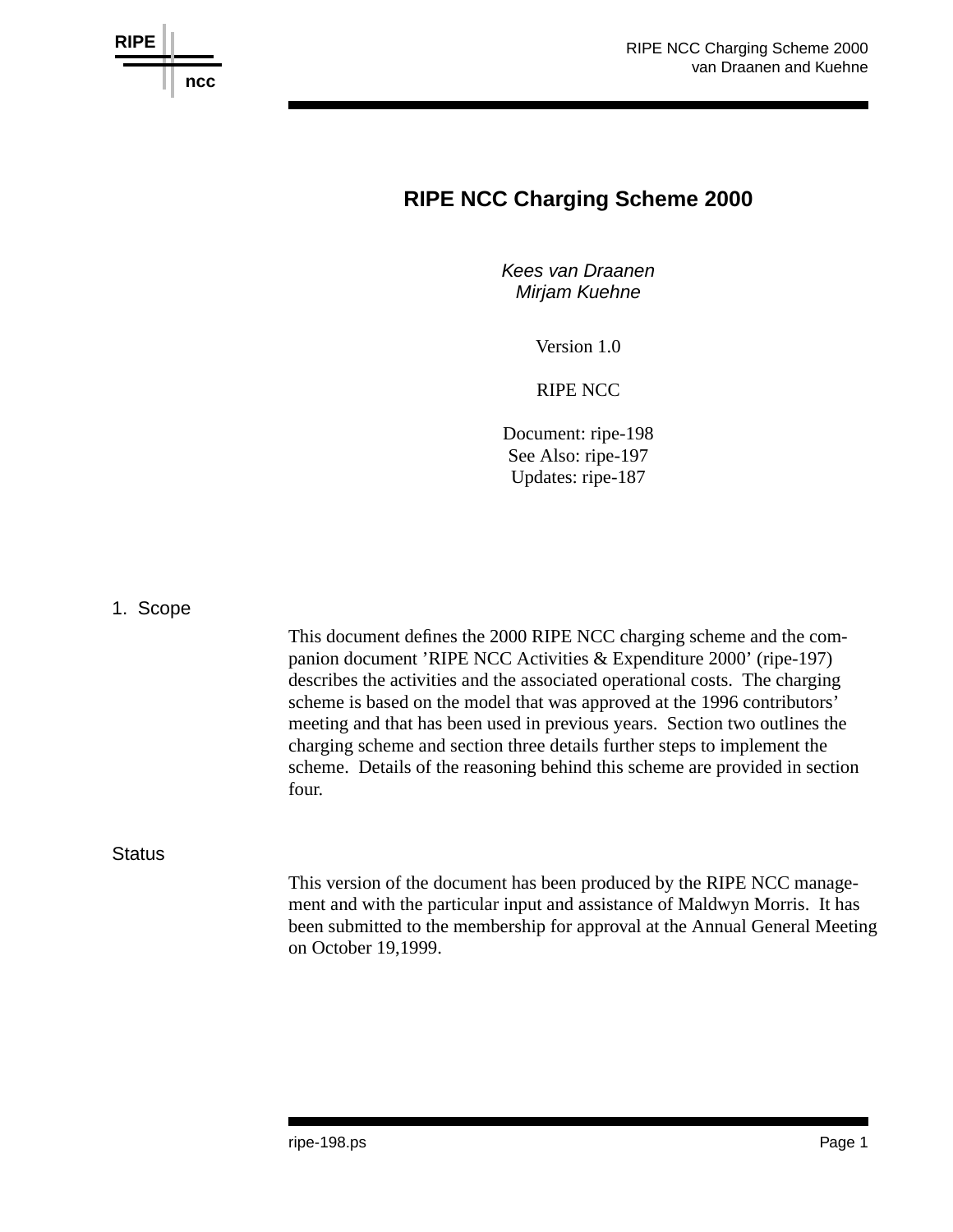

# 2. Charging Scheme

The charges for 2000 will be fixed annual charges to be paid in advance and based on the size category of a local registry. A minimum size category will be determined based on address space allocations held by the registry on November 1,1999 and will be published. New local registries established during 2000 will be charged a sign-up fee and 25% of the yearly fee for each quarter that they are members. Their initial minimum size category will be SMALL. Enterprise registries are classed as small registries for charging purposes. The charges for 2000 are as follows:

| Charge              | 2000 | 1999 | 1998 | 1997 |
|---------------------|------|------|------|------|
| <b>Yearly SMALL</b> | 2400 | 2650 | 2450 | 2200 |
| Yearly MEDIUM       | 3350 | 3700 | 3400 | 3000 |
| Yearly LARGE        | 4400 | 4900 | 4500 | 4000 |
|                     |      |      |      |      |
| Sign-Up             | 2100 | 2100 | 2000 | 1300 |

#### **Discussion**

Registry charges will decrease by approximately 11% in 2000 and drop to just below their 1998 levels. This is in spite of the increased expenses as outlined in the 'RIPE NCC Activities and Expenditures 2000' (ripe-197) as the costs are not expected to increase as rapidly as the number of registries. By decreasing charges evenly (in percentage terms) any cross subsidies are prevented.

The 1998 charging model algorithm was used to determine the minimum size category for each registry, based on the address space allocations held by the registry. As the distribution generated by the algorithm clearly suggests the three size categories it can still be considered fair. Further, the total number of registries per category is not dramatically different from the current distribution.

The following table compares the distribution of current size categories with that of the minimum size category determined from allocation data on September 1, 1999.

| Category | <b>New Minimum</b> | Current |
|----------|--------------------|---------|
| SMALL    | 72.6               | 77.3    |
| MEDIUM   | 21.7               | 17.2    |
| LARGE    | 55                 | 5.5     |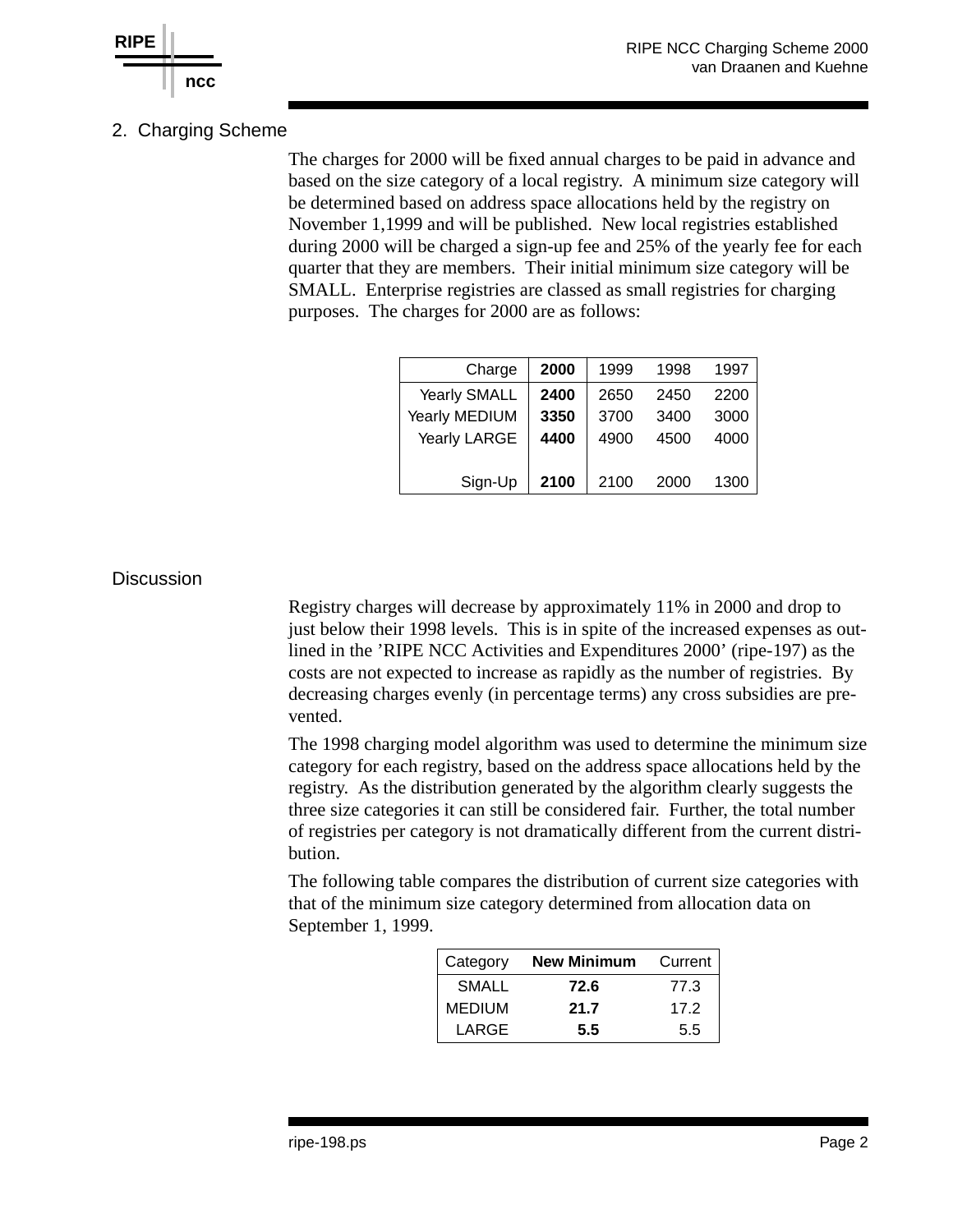

| $\sim$ or enthinged cerc  differs the things of the term |      |        |       |  |  |  |
|----------------------------------------------------------|------|--------|-------|--|--|--|
| $From \setminus To$ SMALL                                |      | MEDIUM | LARGE |  |  |  |
| <b>SMALL</b>                                             | 1069 | 94     |       |  |  |  |
| <b>MEDIUM</b>                                            | 18   | 221    | 14    |  |  |  |

LARGE 1 11 65

While the distributions themselves suggest that few changes are happening. the breakdown of changes below shows the changes in detail:

The minimum size category for each registry, for the purpose of charging, will be determined based on the address space allocations held by that registry on November 1, 1999. Up to this date the minimum size category for all registries based on allocations received before November 1, 1999 can be found at and the allocation data this is based on, together with current registry size, can be found at All registries are expected to check this data and report any inconsistencies to <br/> <br/> <br/>stencies.

### **Conclusion**

We strongly believe that the charging model used in previous years is still fair, equitable and practical and the 2000 charging scheme will therefore follow exactly the same principles. The charging scheme will generate sufficient revenues to cover budgeted costs, ensuring stability for the RIPE NCC. The reserves accumulated in prior years are considered adequate to provide for the reliable operation of the RIPE NCC in case of unexpected developments.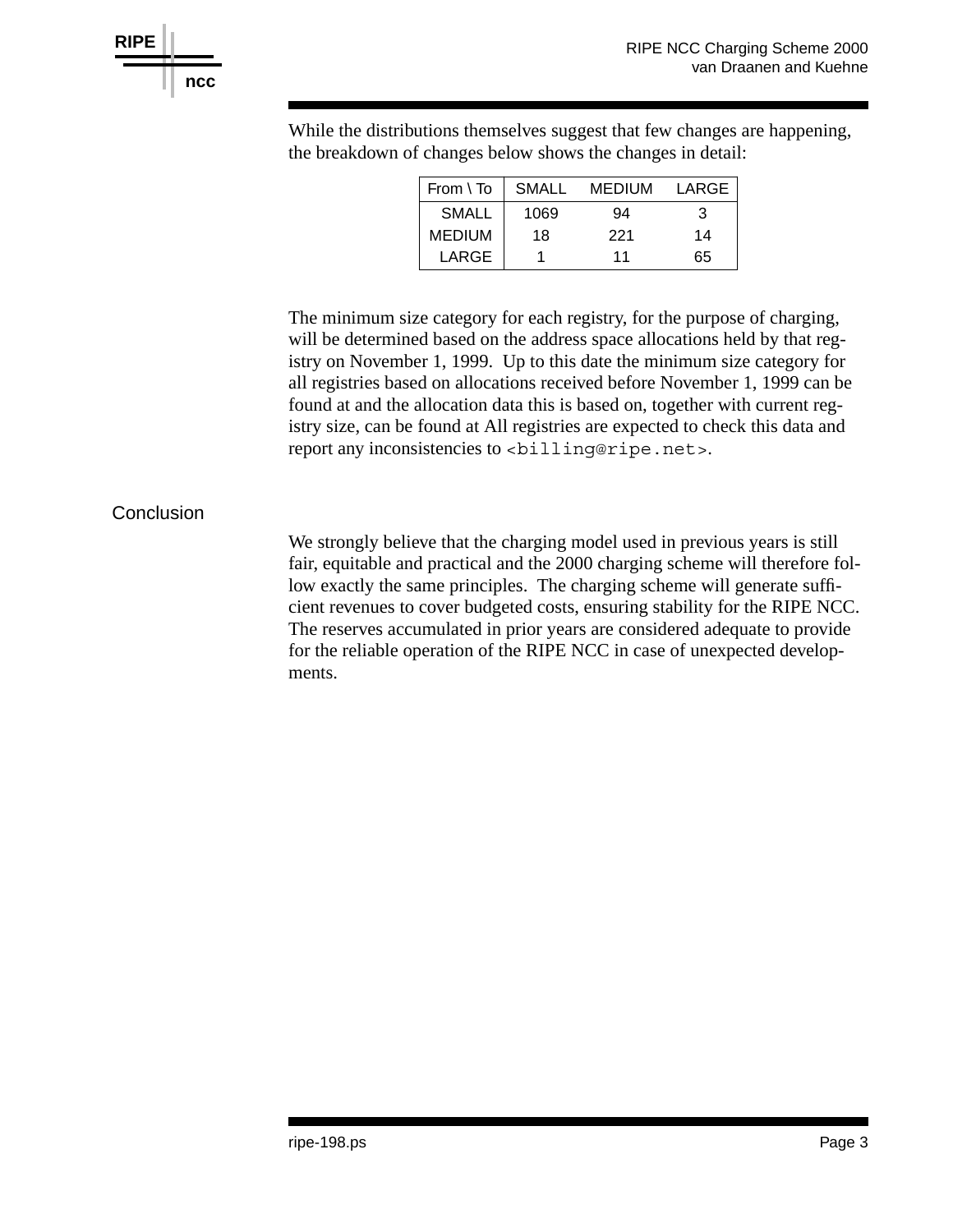

## 3. Steps to Implementation

8 Sep 1999

2000 charging scheme published

Preliminary allocation listing per registry published. Preliminary minimum size category listing published.

#### 19 Oct 1999

RIPE NCC Annual Membership Meeting

2000 Charging Scheme formally approved.

#### 8 Sep - 31 Oct 1999

Registries can review preliminary data and request any corrections.

#### 1 Nov 1999

Billing procedures (methods of payment and credit management procedures) for 2000 published.

Definite allocation listing per registry published. Definite minimum size category listing published.

#### 15 Nov 1999

Deadline for registries requesting to be moved to a larger category. If no response is received it will be assumed that a registry wishes to be in the minimum category allocated on 1 November 1999.

#### 21-26 Nov 1999

Invoices and contracts for services in 2000 sent out.

#### 31 Dec 1999

Deadline for receipt of payment of invoice for 2000 services.

#### 1 Jan 2000

New charging scheme in effect for new local registries.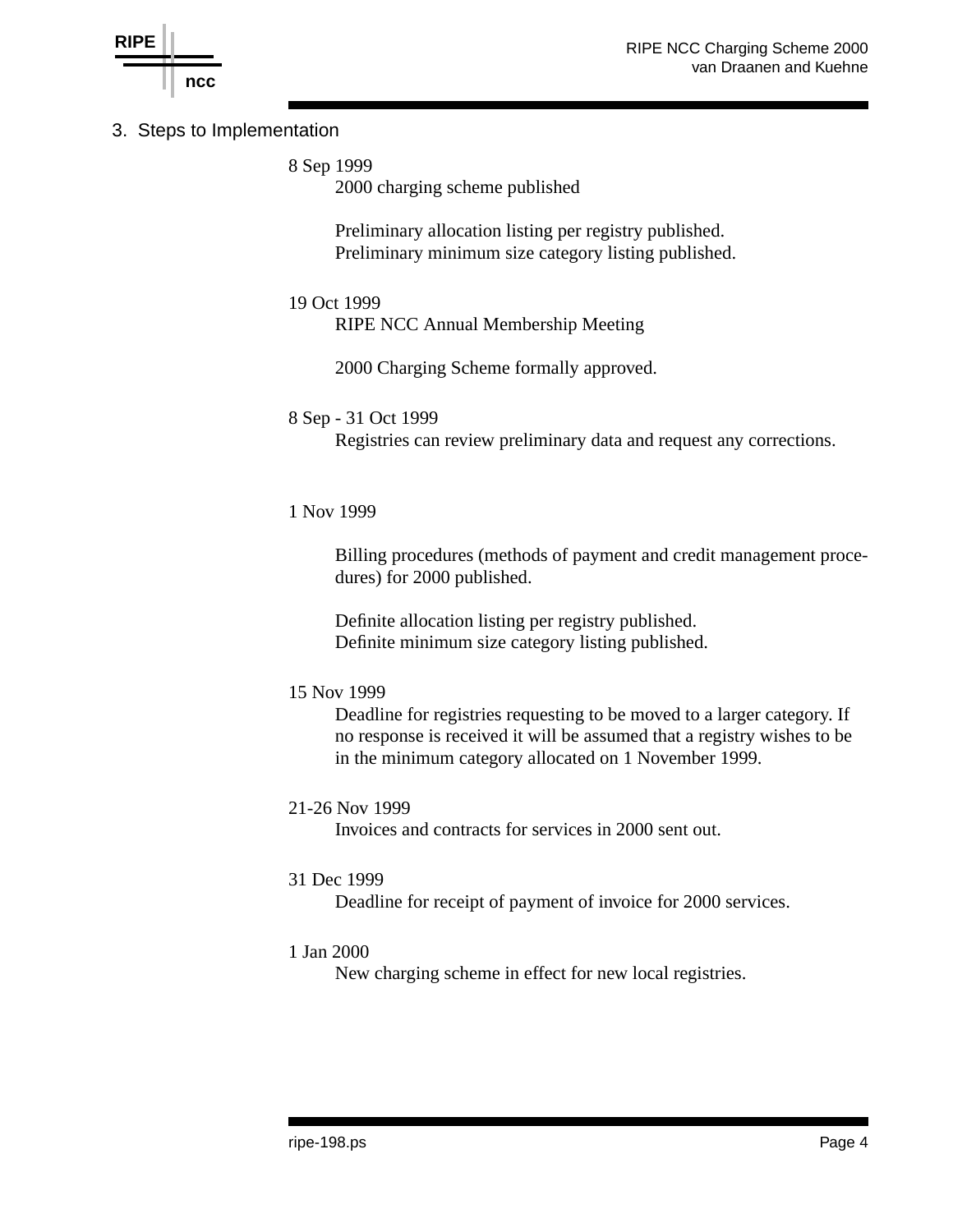

# 4. Detailed Reasoning of Charging Model

Section 4 describes the reasoning behind the choice of the charging model laid down in section 2. Some degree of repitition is inevitable here as section 2 is intended as a stand-alone description of the charging scheme itself. This section should be read in conjunction with ripe-143 as it is the base document on which this reasoning is founded. The following three sub-sections will describe the determination of a registry's size, the revenue required for 2000, and the mechanics of the charging model.

# 4.1. Determination of Minimum Registry Size

To determine a registry's size, we have defined a measure N(reg) which produces a value in the range  $\{0,1,2,...,100\}$ . N(reg) is a simplification of the charging measure discussed in Appendix C of ripe-143, and is described briefly below.

Let k(reg,i) be the number of addresses allocated to the registry "reg" in year i.

Let  $w(i) = i - 1992$ .

Define use(reg) = sum(i in 1993 to 1999) k(reg,i)  $*$  w(i).

Let  $MAX = max{use(reg)}$  be the maximum use measured for all registries.

The normalised usage for a registry "reg" is then defined as:

 $N(reg) = (use(reg) * 1000) / MAX$ 

Based on this measure rounded to the nearest integer, three distinct groups of registries could be clearly identified. Those with:

> $N(\text{reg}) \leq 10$  (SMALL)  $11 \le N(\text{reg}) \le 102 \text{ (MEDIUM)}$  $102 < N$ (reg) (LARGE)

This algorithm provides a distribution quite similar to the current distribution of size categories.

# 4.2. Revenue Required for 2000

Reserves from previous years are 477 kEUR with the only significant longterm liability being possible corporate taxes for 1997 and earlier. These are estimated to be a maximum of 130kEUR. Based on the experience of the past years and the expected developments in 2000 this level of reserves is considered to be sufficient. It equals just under 33% of the budgeted income from new registries. There are no plans to increase this level during 2000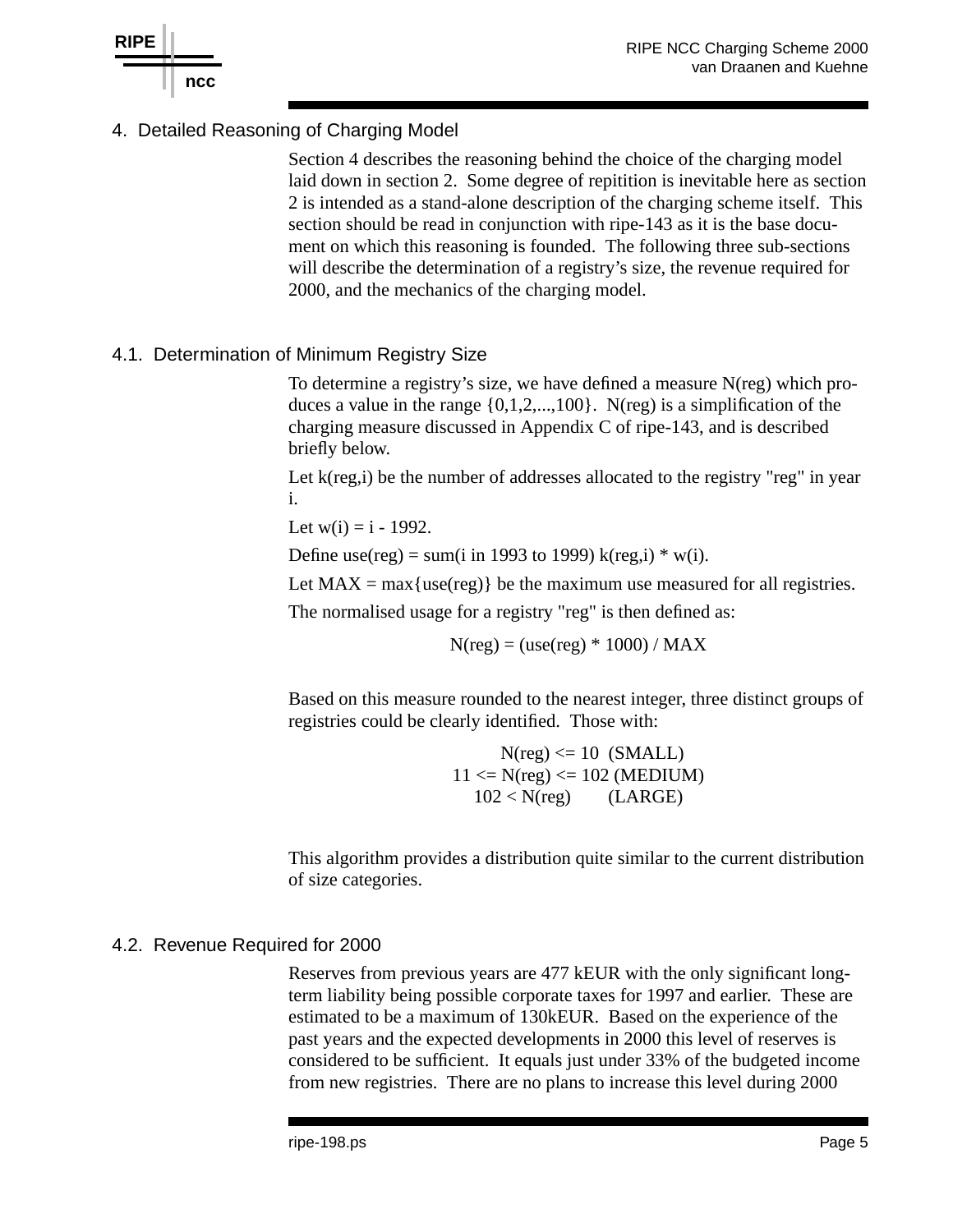

but, due to the rounding off of the service fee to a multiple of 50 EUR, the budgeted revenue is 73,000 EUR (1.2%) over the budgeted operating expenses (see ripe-197) of 6,210 kEUR.

# 4.3. Income 2000

The income generated according to this scheme is budgeted to be composed as follows (in kEUR):

| <b>New Registries</b>      |                              |            |  |  |
|----------------------------|------------------------------|------------|--|--|
| 450<br>450                 | <b>Startup Fees</b><br>Small | 945<br>540 |  |  |
| <b>Existing Registries</b> |                              |            |  |  |
| 1233                       | Small                        | 2959       |  |  |
| 366                        | Medium                       | 1226       |  |  |
| 97                         | Large                        | 427        |  |  |
|                            | Other Income                 |            |  |  |
| 750                        | <b>Ripe Meeting</b>          | 186        |  |  |
|                            | <b>Total Income</b>          | 6283       |  |  |

The revenue from new registries is composed of the start up fees plus the small service fee and assumes an average service period of 6 months. The RIPE meeting and dinner fees are budgeted to increase to 270 EUR with a conservative estimate of 250 delegates attending three meetings. Only 2/3 of the attendees are expected to go to the RIPE dinner.